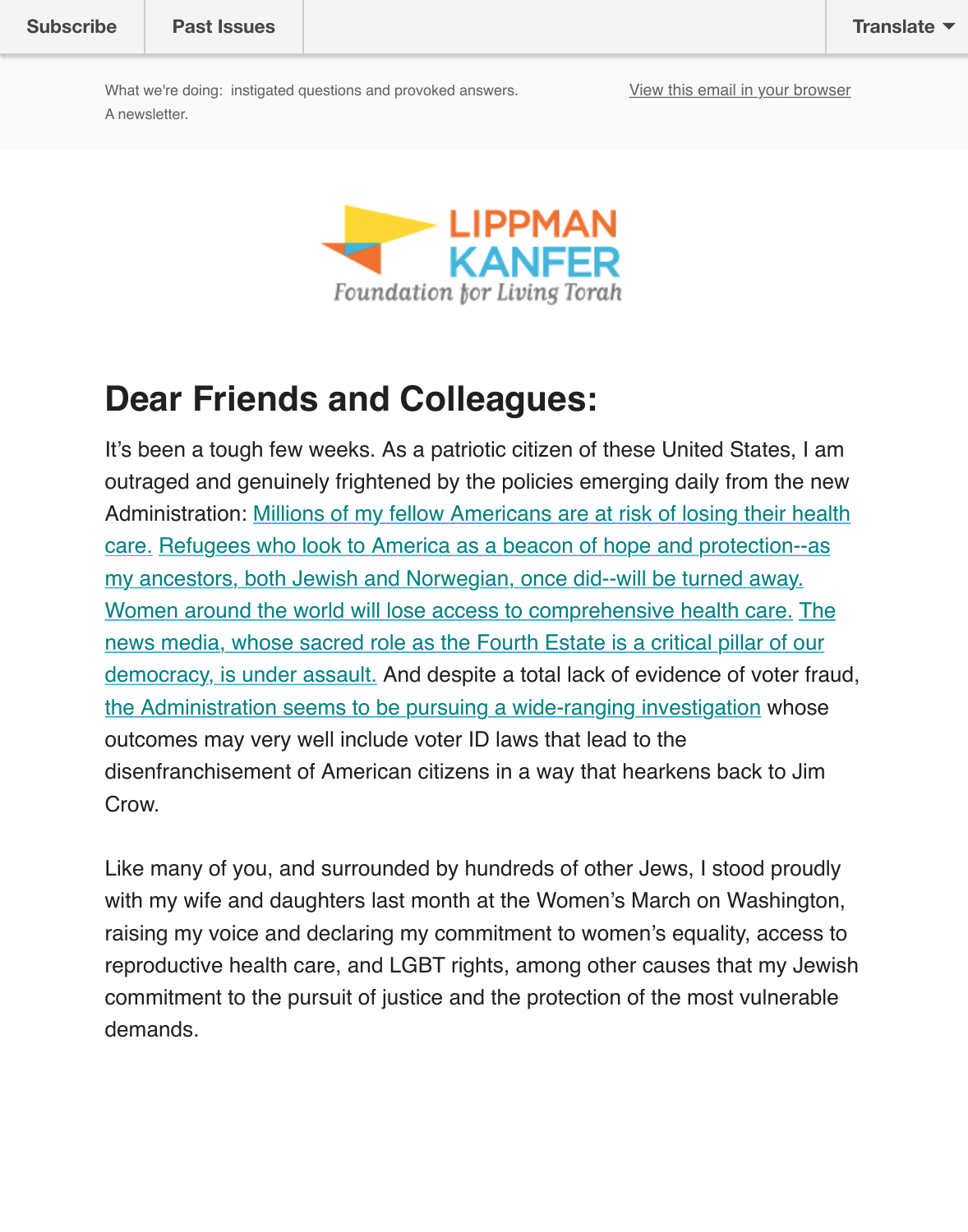

The potent cocktail of astonishment, outrage, and fear makes it easier for me to distance myself from and find fault in those with whom I disagree. The Jewish sensibility of *tochechah* juices my righteous / self-righteous dismay. In Vayikra 19:17, we read:

#### ַלְא־תִשְׂנֶא אֶת־אָחָיךָ בִּלְבָבֶֽךָ הוֹכָחַ תּוֹכִיּחַ אֶת־עֲמִיתֶֽׂךָ וְלֹא־תִשָּׂא עָלָיו חָטְא:

*You shall not hate your brother in your heart; you shall surely rebuke your friend, and not bear sin because of him.*

I've always struggled to understand the connection among the three clauses in this *pasuk*, but lately, I've been thinking the upshot is:

| You shall not hate your brother in<br>your heart; | You can't get away with just being angry<br>when someone does something with which<br>you disagree. |
|---------------------------------------------------|-----------------------------------------------------------------------------------------------------|
| You shall surely rebuke your<br>friend,           | You need to take a stand to oppose it.                                                              |

*And not bear sin because of him.* Otherwise, you're complicit in it.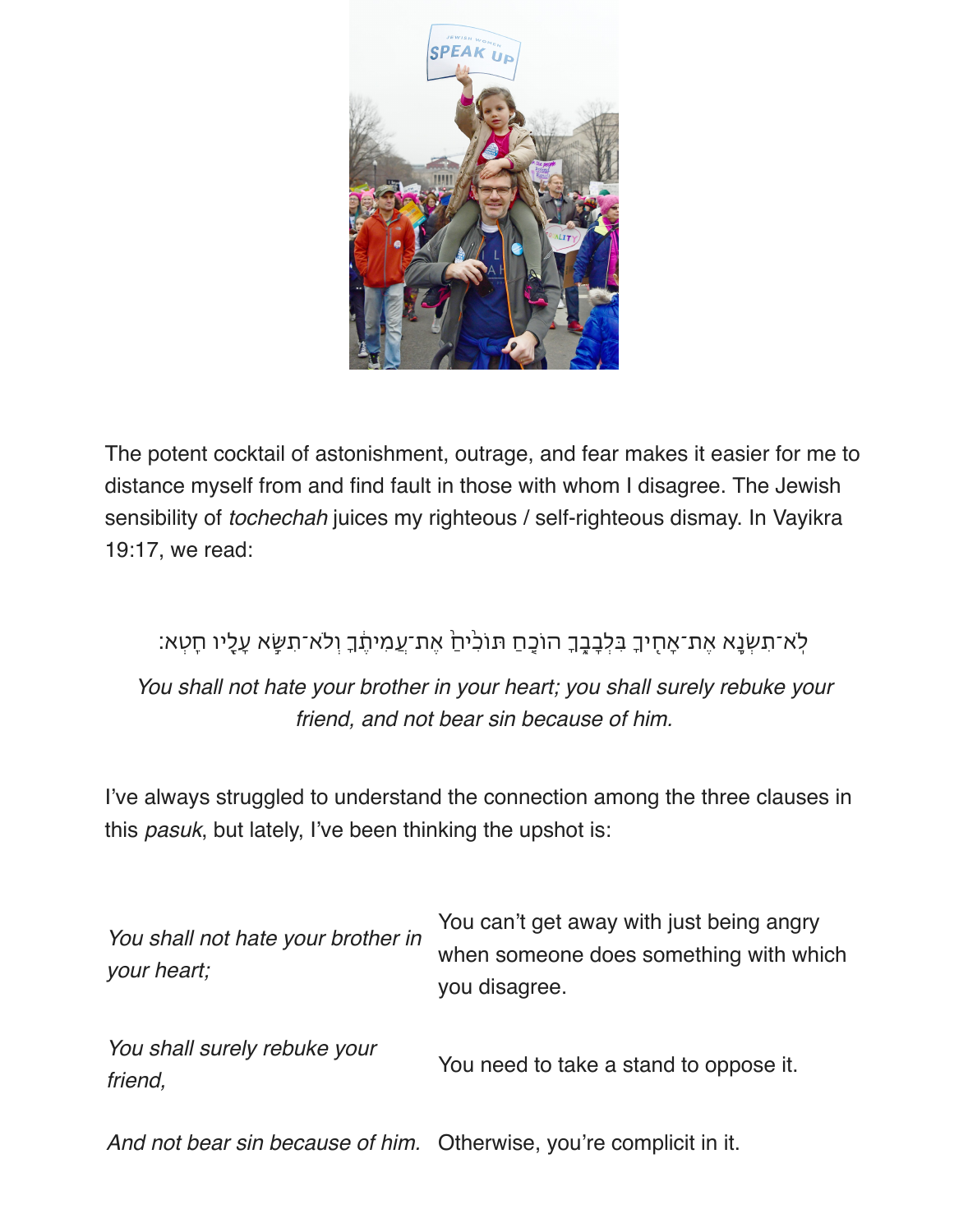I confident that we can build and sustain a movement of resistance on *tochechah* alone.

What wisdom do I draw from the radical empathy of Gandhi, Mandela, King, Palestinian-Israeli Bereaved Families for Peace, and the survivors of the Charleston church shooting, whose offering of grace reverberated around the world? Inspired by their examples, I am endeavoring also to call upon a different Jewish sensibility, that of *makhloket l'shem shamayim / disagreeme* for the sake of Heaven--the notion that, while we may fight with one another **[over the things we believe to be right and tru](http://www.theparentscircle.org/)e, we must never lose sight of one another's humanity** and that no one among us has a monopoly on truth or good.

In her excellent essay in the January 2017 edition of Shma Now, Rabbi Mel Weintraub writes:

*Resisting engagement with red and purple counterparts is understandable. Yet many of the argumen against pursuing understanding rely on false binaries and strawmen. As if we must choose: Fight or dialogue, agitate or heal, condemn or introspect, rally the base or reach out to the other. As if noticing neglect for the grievances of the rural [heartland obliges us to obscure the suffering of](https://s3.amazonaws.com/assets.forward.com/downloads/jan2017argumentationmachlochetdigital-1485367569.pdf) immigrants, African-Americans, the LGBTQ+ community, Muslims, and the urban poor.*

Our tradition teaches that even when Hillel and Shammai fought tooth and no over matters of substance, "Beit Hillel did not refrain from marrying the child of Beit Shammai, and Beit Shammai did not refrain from marrying the children of Beit Hillel." (BT Yevamot 14a) **They didn't sacrifice their capacity for empathy on the altar of their debates**, and they insisted on preserving the appreciation for one another's humanity in the face of profound disagreeme

As Rabbi Josh Feigelson wrote in his post-election Ask Big Questions blog post:

*[T]he activists of the 1950s and 60s were committed to governing first and foremost themselves—not*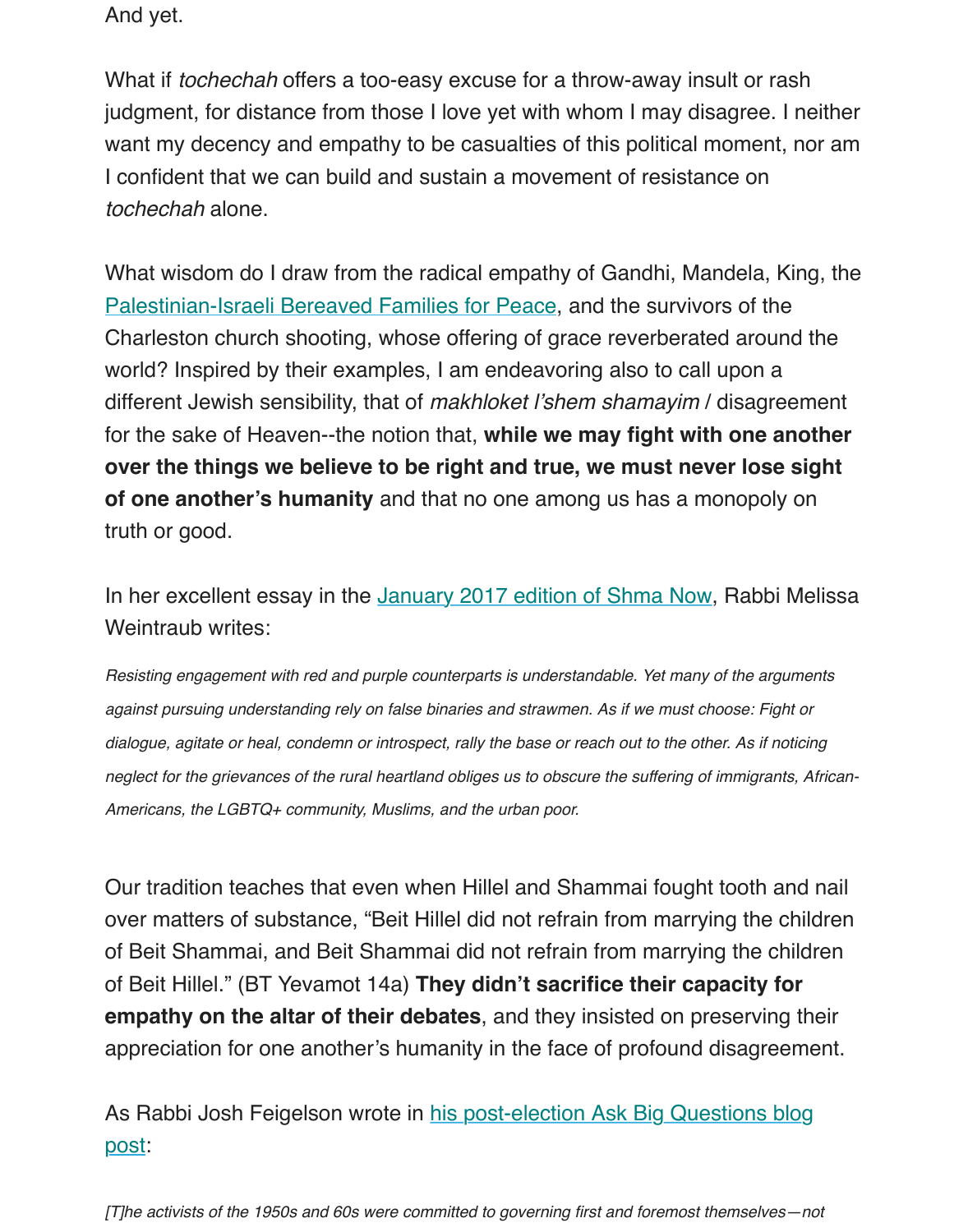Constructive Conflict, a project of the Pardes Center for Judaism and Conflict Resolution, which will take place February 19-25, coinciding with the 9th of Adar, the commemoration of the moment, 2,000 years ago, when the commitment to civil discourse between Hillel and Shammai broke down and [great experiment of Second Temple Judaism began to unravel.](http://www.9adar.org/)

The great American experiment has always relied on *makhloket l'shem shamayim*, vigorous and committed debate bounded by an appreciation of our shared citizenship. Abraham Lincoln called it the swelling chorus of citizens touched by "the better angels of our nature" reminding us that we "are not enemies, but friends." When it feels like our core values as human beings a on the line, seeing in each other that shared humanity, let alone a shared vist for the future of this country, can feel like a luxury, if not downright impossible. certainly struggle with this (just ask my father).

**But what if it is the only way forward? How do we take strength from Jewish tradition** and the better angels of patriotic dissent to embody *makhloket l'shem shamayim*? What practices of mindfulness, of curiosity an genuine inquiry, of searching out alternative viewpoints and of sharing--with honesty and vulnerability--the imperfect texts of our own stories, will we nee draw on? We're only at the beginning of what will likely be many, many wee of conflict; I would so appreciate hearing from you your own balancing acts *tochechah* and *makhloket l'shem shamayim*, activism and grace, radical empathy and action.

B'vracha, Aaron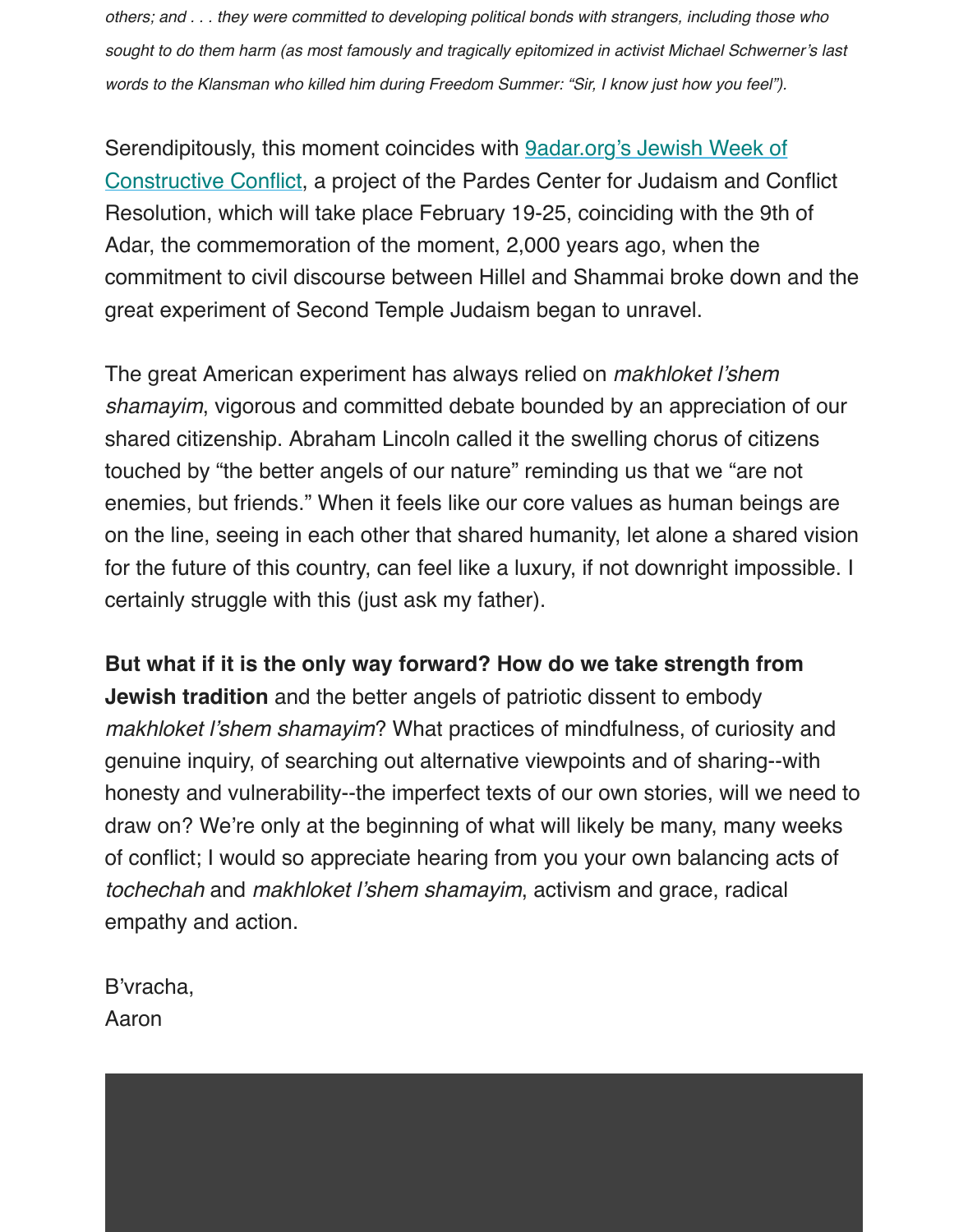

The current issue of Sh'ma Now, on The Forward website, explores Machlochet l'Shem Shamayim, disagreement for the sake of heaven.

## **GIVING**

We do our best to be transparent about our philanthropic strategies, which reflect our evolving theory of change. Grants, particularly multi-year commitments, are natural a lagging indicator – they reflect the strategy at the time we made the grant rather than where we intend to invest in the future. As a foundation, we're about to undertake a more concerted effort to plan how we learn from our grants, a subject we're sure to address here often.

And in that spirit, I want to reflect for a minute on call I had with one of our grantees that reflects that spirit of learning *in medias res*. Mayyim Hayyim is a little more than halfway through a two-year grant to document and distribute two curricula: **Beyond the Huppah** (for newly married couples to explore how Jewish values can help guided decisions and provide a space for important conversations about finances, their relationship, and other topics that play a role in nearly every couple's life together) and **Now What?** (for people who recently converted to Judaism to explore how they'll integrate Judaism into their lives). In the [process of develo](http://www.mayyimhayyim.org/)ping "Beyond the [Huppah," Mayyim Hayyim spent a lot of time thinking not only about each couple's](http://www.mayyimhayyim.org/Store/Beyond-the-Huppah-Curriculum) relationship but also how weddings are a lifecycle moment in which couples are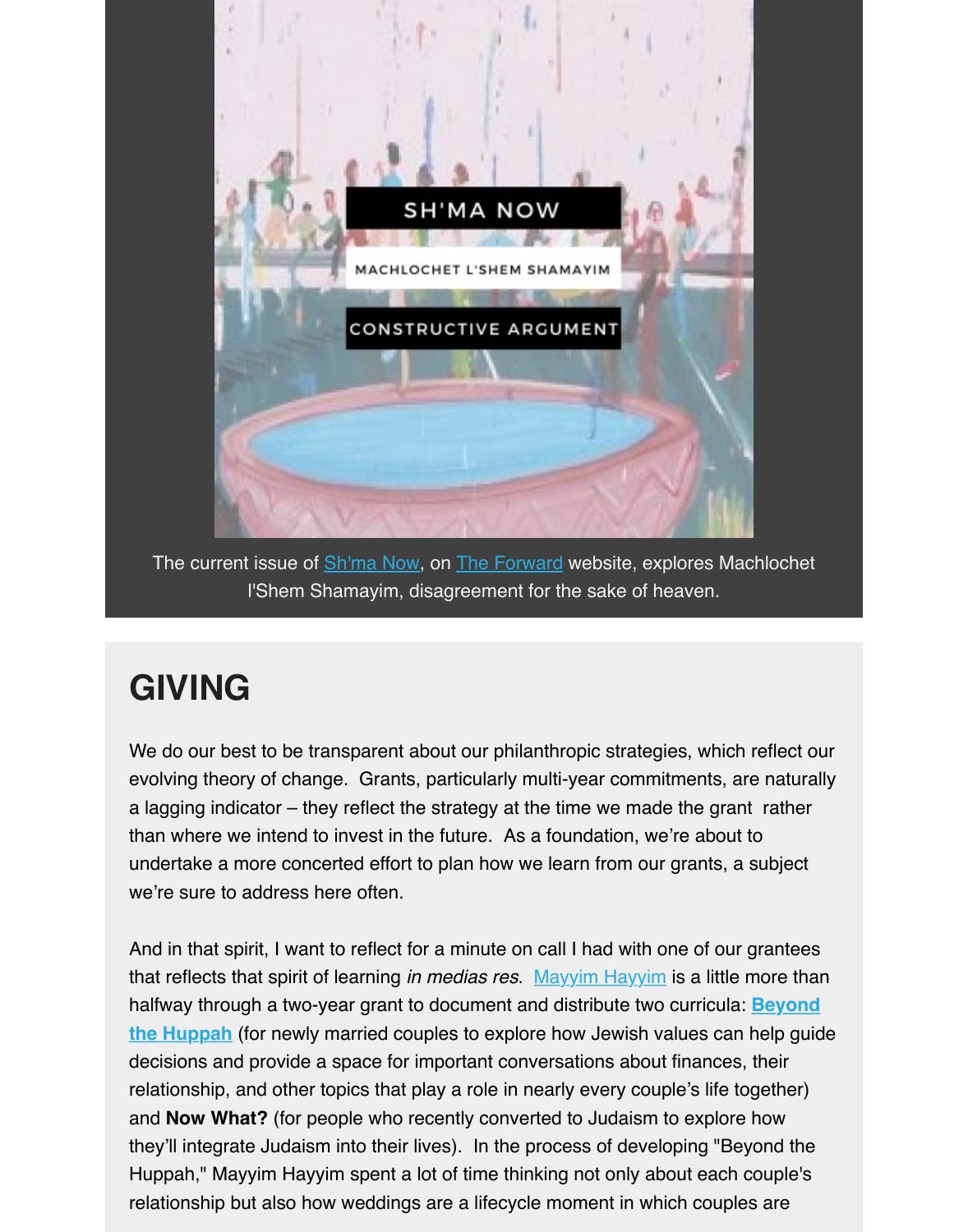lot about how to translate a course that has a highly skilled facilitator who tailors conversation to the needs of participants into a rich experience that can be translate by other facilitators. Plus, since conversions usually happen under movement auspices, the "Now What?" course is many participants' first interaction with Jewish pluralism, which creates a rich and complex environment for exploration. Look for "Now What?" likely later this year, and in the meantime check out the beautiful video below about the course and Mayyim Hayyim's work in this area.



#### **[LEARNING](https://www.youtube.com/watch?v=shA70i74Yvo&feature=youtu.be)**

In their book, *The Jew Within*, Steve Cohen and Arnie Eisen introduced us to the "sovereign self," Jews who claim for themselves the authority to determine how they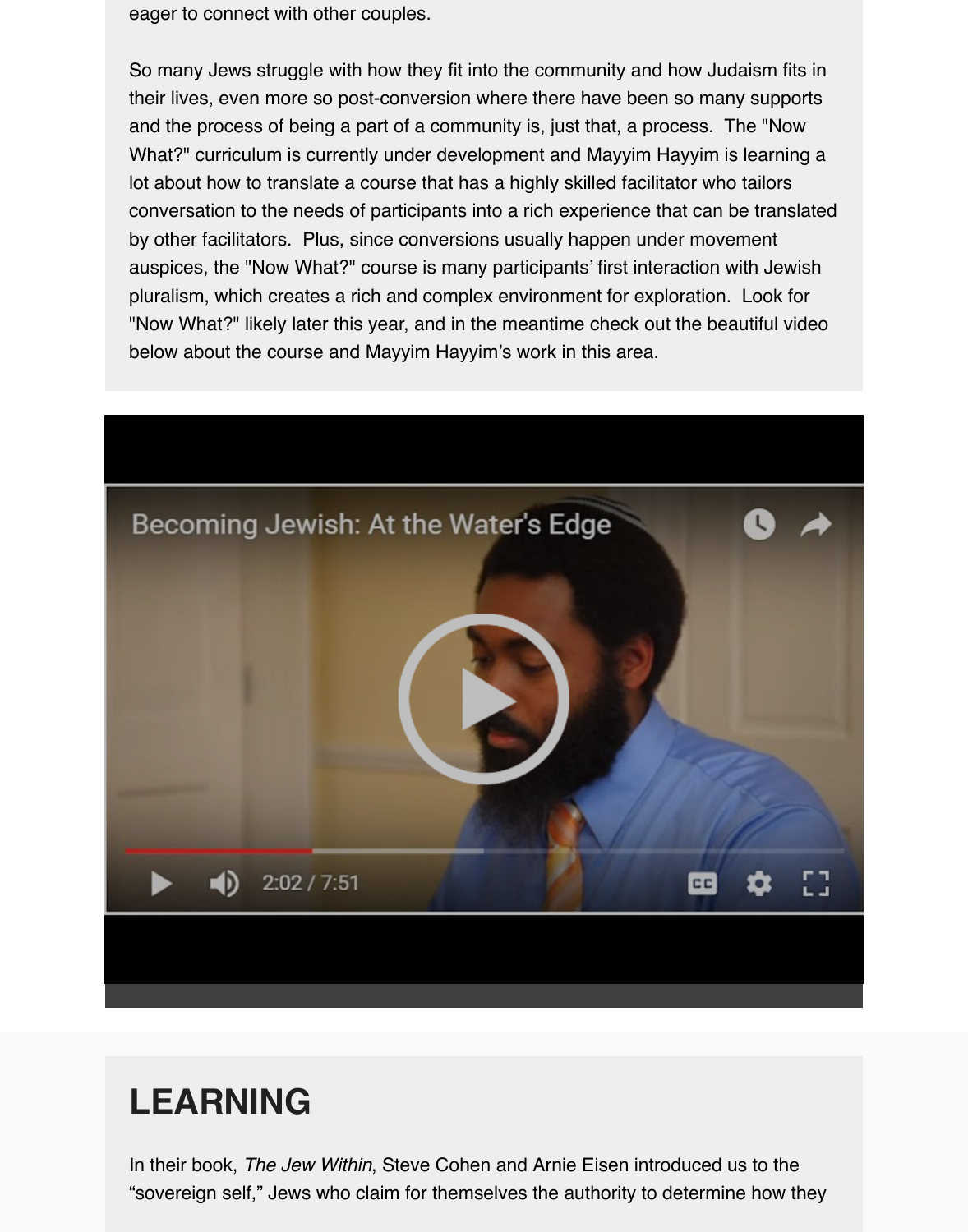In focusing on the prominence of personal autonomy and individualized expressions of Jewishness, it's possible, however, to lose sight of another phenomenon that is part of the contemporary Jewish landscape: Jews coming together to form grassroots communities for a wide variety of purposes. The applicants for the Lippman Kanfer Prize for Applied Jewish Wisdom – more than 200 in all – include dozens of locally based, independent entities that represent vehicles through which individuals are joining together to express their Jewishness in ways that are highly relevant personally, but also bespeak a desire to do so as part of a community. Some of these grassroots communities have already grown substantially and achieved institutional prominence, e.g., Lab/Shul in New York, Sixth and I in Washington, [Mishkan in Chicago, The Kitchen in San Francisco, Mayyim Hayyim in Boston, an](http://www.lippmankanferprize.org/)d Judaism Your Way in Denver. But, many others are little known outside their immediate environs.

A few examples: Carolina Jews for Justice operates across the state combining advocacy, education, and coa[lition build](http://labshul.org/)ing to provid[e a Jewish v](https://www.sixthandi.org/)oice on public policy [issues. I](http://www.mishkanchicago.org/)n three year[s it has built](http://www.thekitchensf.org/) up a mailing list of [nearly a thousa](http://www.mayyimhayyim.org/)nd individuals. [Atlanta, a group of](http://www.judaismyourway.org/) parents came together to create In the City Camp, a day camp serving more than 400 children with an intentional, culturally Jewish experience that produces many of the same character-building results as an overnight camp. Kol Hai: Hudson Vall[ey Jewish Renewal](http://carolinajews.wpengine.com/) (New York) has created a multi-generational Shabbat community that appeals to and connects everyone from children to senior adults. In the spirit of Isaiah 58, Fast for Feast**,** based in Denver/Boulder, partners with college students to revive the practice of donati[ng the money sav](https://www.inthecitycamp.com/)ed by fasting on Yom Kippur to provide food for the needy. In Los Angeles, Netiya has created [Just Food and Gardens, a program that provides microgrants and educational](http://www.kolhai.org/) programming to LA's faith sector (including, but not limited to synagogues) to convert a portion of congregations' land into gardens growing fresh produce for the local community. Brooklyn's Ways of Peace [sponso](http://www.fastforfeast.org/)rs Sacred Undertaking, which provides unique resources, tools and training to reclaim the Jewish burial fellowship (hevra kadisha) as a supportive, participatory approach to spir[ituality,](http://netiya.org/) social justice [and environmental susta](https://www.seedmoney.org/campaign/847/netiya-just-food-gardens)inability at the end of life. In Philadelphia, Jews in ALL Hue (JIAH) empowers Jewish institutions and Jewish leaders to create a welcoming Jewish future for multi-heritage Jews (one Jewish parent, adopted Jews, Jews by choice, Jews of color a[nd those who do](http://waysofpeace.org/) not fit th[e 'box'\) through traini](http://waysofpeace.org/in-the-media)ng and consultations, and gives multi-heritage Jews the tools to be leaders and change agents within their Jewish communities. And in Maine, the Center for Small Town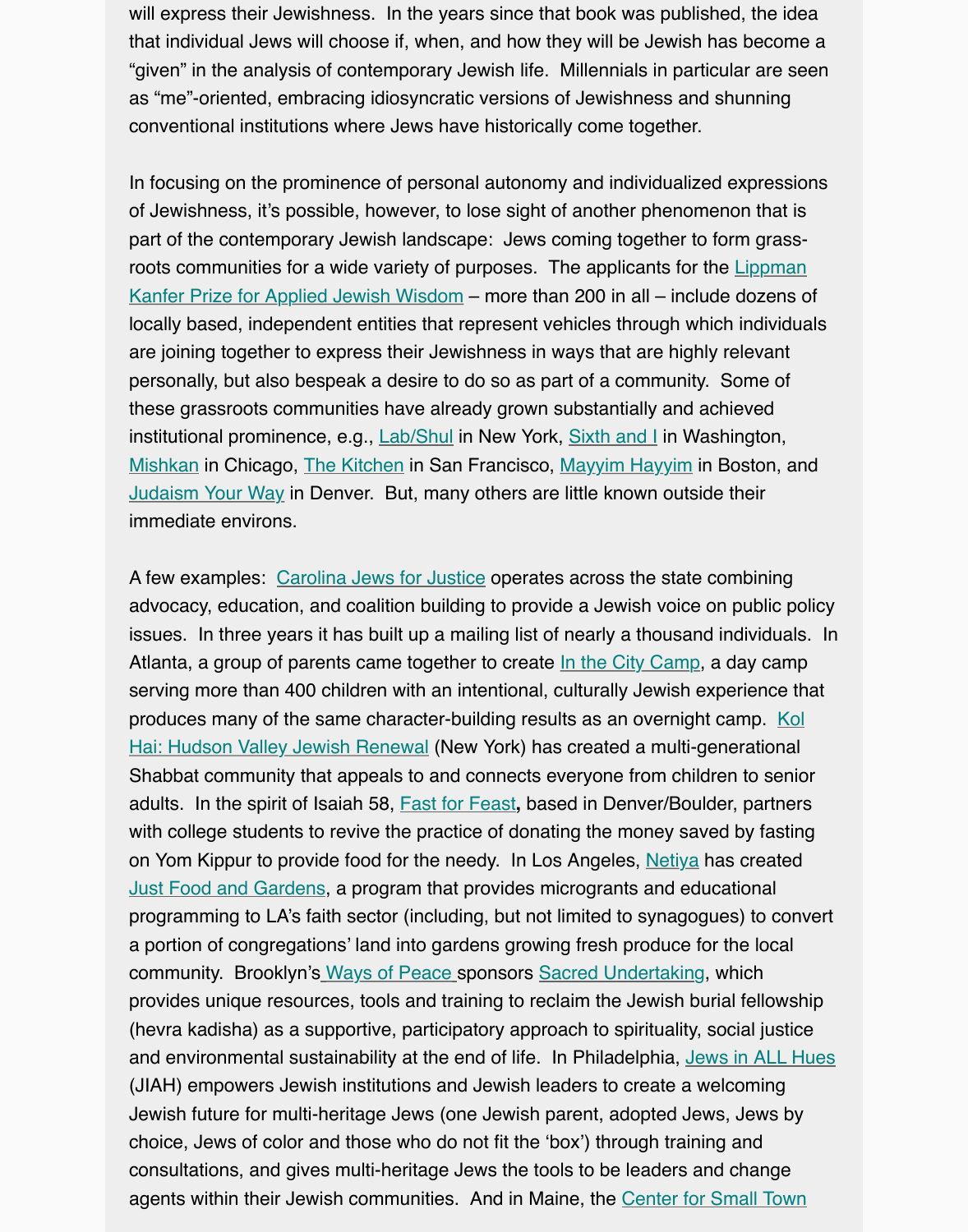[passions and purposes in expressing their Jewishness, but that](http://www.colby.edu/jewishlife/) **they also are prepared, and often eager, to come together with other Jews** to pursue these. **The pull of co[mmunity remains strong, eve](http://www.colby.edu/jewishlife/funtensive/)n in the era of the "sovereign self."** And, the readiness of Jews to strike out in new directions to create a diverse array of purposive communities alongside our traditional institutions should be a source of reassurance to those who fear for the Jewish future.

# **SHARING**

We are big fans of the *9AdarProject*, The Jewish Week of Constructive Conflict, which will be taking place this year February 19-25. Arm yourself with thousands of years of wisdom on ways to argue without abandoning your values and identity. **Conflict Happens. Make It Better.** Get involved, access resources, take action in your own community.

**JLens Network is still l[ooking for you](http://www.9adar.org/)r opinions and perspectives on how to apply** Jewish wisdom to the field of responsible/impact investing. Take their survey here.

JTeach.org has some exceptional re[sources for us](http://www.9adar.org/get-involved/sign-up/)ing Jewi[sh wisdom](http://www.9adar.org/resources/) [to frame](http://www.9adar.org/get-involved/18-actions/) discussion of current events. In their most recent email, source sheets and lessons tackle: to protest or not to protest? Am I my brother's keeper?

We talk a lot about Torah and Living Torah - CoffeeShopRa[bbi has a great primer o](https://www.surveymonkey.com/r/jlens2017?platform=hootsuite)r what we mean when we say Torah.

Thinking like a Futurist, as discussed here, seems to be as inherent to Jewish Sensib[ility as it is countercultural](http://jteach.org/project/challenge-and-response-protests/) i[n the moment.](http://jteach.org/project/am-i-my-brothers-keeper/)

And speaking of Sensibilities, how about *Nahamu*, drawn from Isaiah 40, the [passage that inspired Martin Luther](https://coffeeshoprabbi.com/2016/08/08/5-books-much-more-what-is-torah/?utm_content=buffer9cb2f&utm_medium=social&utm_source=twitter.com&utm_campaign=buffer) King Jr's I Have a Dream speech.

Mussar. We have seen thi[s rich sector of J](http://ideas.ted.com/three-ways-to-think-about-the-future/?utm_campaign=social&utm_medium=referral&utm_source=facebook.com&utm_content=talk&utm_term=technology)ewish wisdom applied as important selfcare, and as inspiration for others to take action. Learn more about this field of stud in this article from Hadassah Magazine, which features the work of the Mussar [Institute. Try one of their free webinars for 2017, and dive into Pirkei Avot - w](http://www.tabletmag.com/jewish-life-and-religion/158256/mlk-haftarah?utm_source=tabletmagazinelist&utm_campaign=c2e48cf2e6-EMAIL_CAMPAIGN_2017_01_16&utm_medium=email&utm_term=0_c308bf8edb-c2e48cf2e6-207309113)herever